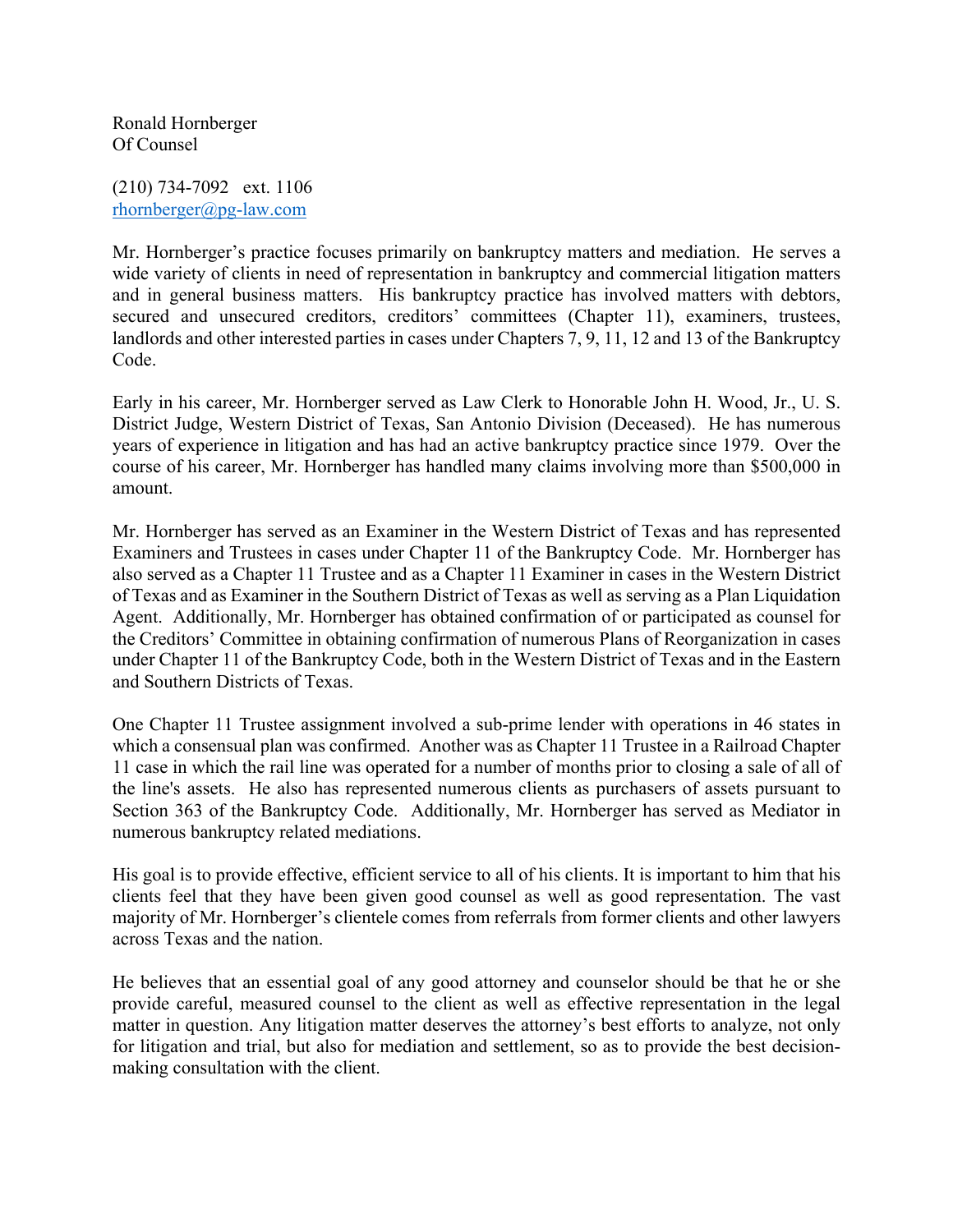Mr. Hornberger is also a Qualified Impartial Third Party pursuant to Texas Civil Practice & Remedies Code §154.052 (2019).

Regarding his mediation practice, Mr. Hornberger completed the 40-hour mediation course at the Center for Public Policy Dispute Resolution at the University of Texas School of Law. Over the past several years, he has served as mediator in numerous matters involving issues in oil and gas law, a variety of commercial disputes and many different issues in bankruptcy cases.

Additionally, he served in excess of ten years as an examiner preparing and grading the Business Bankruptcy Specialization Exam for the State Bar of Texas, Board of Legal Specialization and also served in excess of ten years on the Bankruptcy Commission, State Bar of Texas, Board of Legal Specialization.

Mr. Hornberger is the current mayor of the City of Olmos Park, Texas.

- Publications and Presentations
	- o Co-author of Benchnotes monthly column in the American Bankruptcy Institute Journal for many years
	- o Author and/or co-author of various papers presented at various seminars on bankruptcy in the State of Texas over the last 30 years.
- Admissions
	- o United States Supreme Court
	- o United States Tax Court
	- o United States Courts of Appeals for the Fifth and Eleventh Circuits
	- o United States District Court for the Northern District of Texas
	- o United States District Court for the Southern District of Texas
	- o United States District Court for the Western District of Texas
	- o United States District Court for the Eastern District of Texas
	- o State Bar of Texas
- Education
	- o J.D., University of Texas School of Law, 1969
	- o B.A., Mathematics, University of Texas at Austin, 1965
	- o Law Clerk for the Honorable John H. Wood, Jr. (United States District Judge, Western District of Texas, Deceased), 1972 – 1976
- Professional Associations and Memberships
	- o San Antonio Bankruptcy Bar Association (former treasurer)
	- o American Bar Association
	- o American Bankruptcy Institute
	- o Texas State Bar
	- o San Antonio Bar Association.
	- o Federal Bar Association of the Fifth Circuit